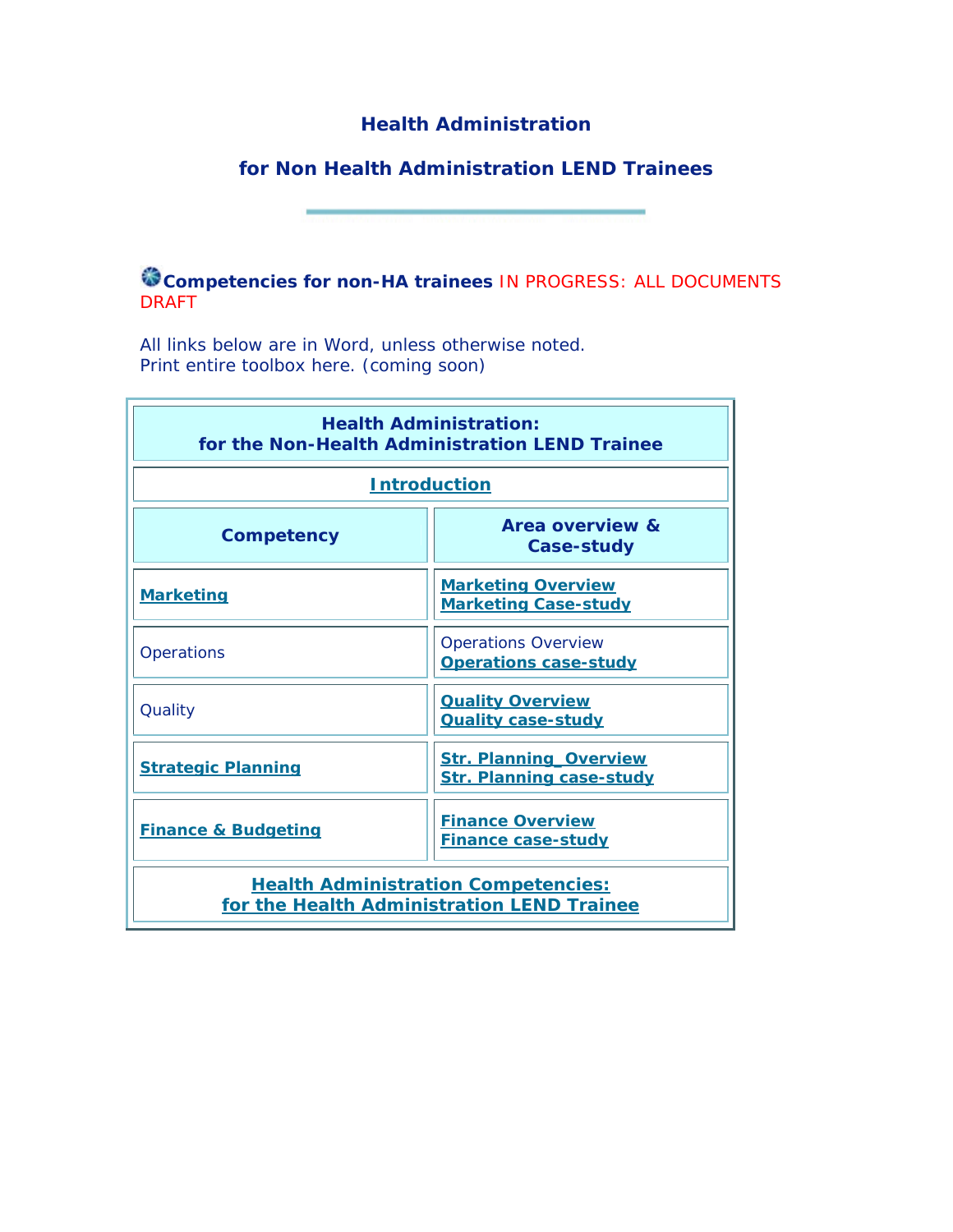| <b>FINANCE AND BUDGETING</b><br>Goal: To enhance the Non-Health Administration trainees understanding of financial management<br>for services and supports to children and youth with neurodevelopmental disabilities and their<br>families | <b>DATE</b><br><b>COMPLETED</b> |
|---------------------------------------------------------------------------------------------------------------------------------------------------------------------------------------------------------------------------------------------|---------------------------------|
|---------------------------------------------------------------------------------------------------------------------------------------------------------------------------------------------------------------------------------------------|---------------------------------|

| <b>COMPETENCY OBJECTIVES</b>                                                                                                                             |  | <b>SUGGESTED LEARNING ACTIVITIES</b>                                                             | <b>COMMENTS</b>                                                                                      |
|----------------------------------------------------------------------------------------------------------------------------------------------------------|--|--------------------------------------------------------------------------------------------------|------------------------------------------------------------------------------------------------------|
| Objective A: All non-HA trainees will be acquainted with the basics of financial management, including budget<br>cost accounting and financial analysis. |  |                                                                                                  |                                                                                                      |
| Competency: Knowledge of the basics of<br>Financial Accounting/Financial<br>Management.                                                                  |  | The non-HA trainee will read the Finance<br>Overview.                                            | Non-HA trainee can meet with HA<br>trainee or discipline coordinator to<br>discuss Finance Overview. |
| 2 Competency: Ability to name and compare                                                                                                                |  | Discussion of case-lets will include a comparison<br>of and rationale for specific reimburgement | Non-HA trainee can interview<br>practice manager regarding                                           |

| 2. Competency: Ability to name and compare<br>reimbursement mechanisms for health care  <br>delivery. | Discussion of case-lets will include a comparison<br>of and rationale for specific reimbursement<br>model in the proposed clinical service. | Non-HA trainee can interview<br>practice manager regarding<br>contracting specifics.                 |
|-------------------------------------------------------------------------------------------------------|---------------------------------------------------------------------------------------------------------------------------------------------|------------------------------------------------------------------------------------------------------|
| 3. Competency: Ability to name and define<br>the players in the health care industry.                 | The non-HA trainee will read the Finance<br>Overview.                                                                                       | Non-HA trainee can meet with HA<br>trainee or discipline coordinator to<br>discuss Finance Overview. |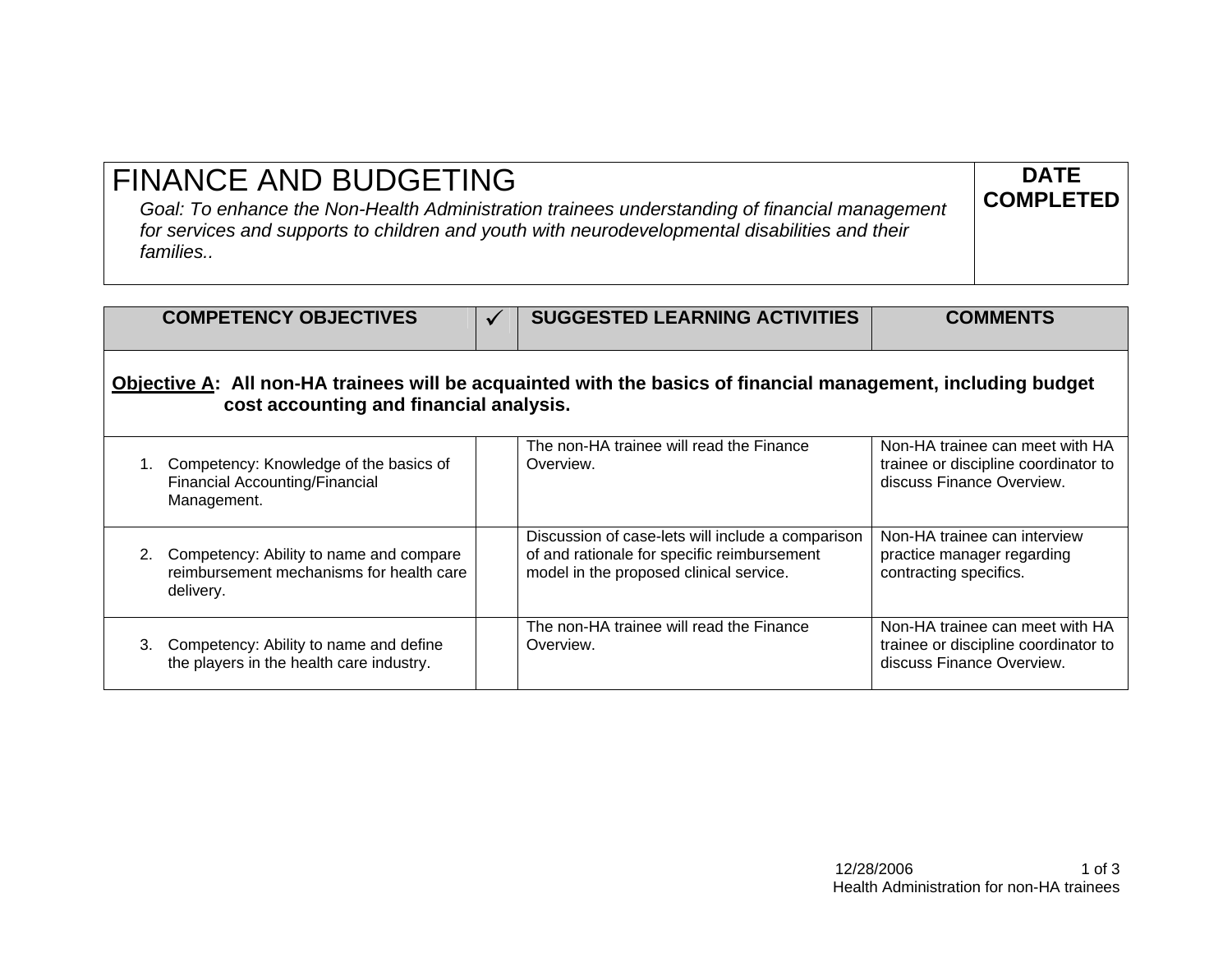| Objective B: LEND Non-HA trainees will be familiar with the unique financial challenges and |
|---------------------------------------------------------------------------------------------|
| implications of operating an interdisciplinary CHSCN clinic.                                |

| Competency: Ability to describe the<br>cost structure of a CSHCN clinical<br>service and explain the impact that<br>the interdisciplinary team has on the<br>clinic's bottom line | The trainee should interview a CHSCN<br>clinic director to discuss factors that<br>influence the direct application of<br>business principles in CHSCN clinics,<br>such as needing to provide Federally<br>mandated services even when income<br>does not meet expenses. | Non-HA trainee can meet with<br>HA trainee or discipline<br>coordinator to review<br>principles and practices<br>articulated by the clinic<br>director.           |
|-----------------------------------------------------------------------------------------------------------------------------------------------------------------------------------|--------------------------------------------------------------------------------------------------------------------------------------------------------------------------------------------------------------------------------------------------------------------------|-------------------------------------------------------------------------------------------------------------------------------------------------------------------|
| Competency: Ability to describe the<br>benefit of employing fiscal controls<br>in health care organizations.                                                                      | The trainee should meet with a CHSCN<br>clinic director to discuss alternative<br>accounting and financing strategies to<br>compensate for expensive, poorly<br>reimbursed services.                                                                                     | The trainee should pay<br>particular attention to the<br>issue of reimbursement for<br>the extra time that complex<br>medical problems demand<br>from the clinic. |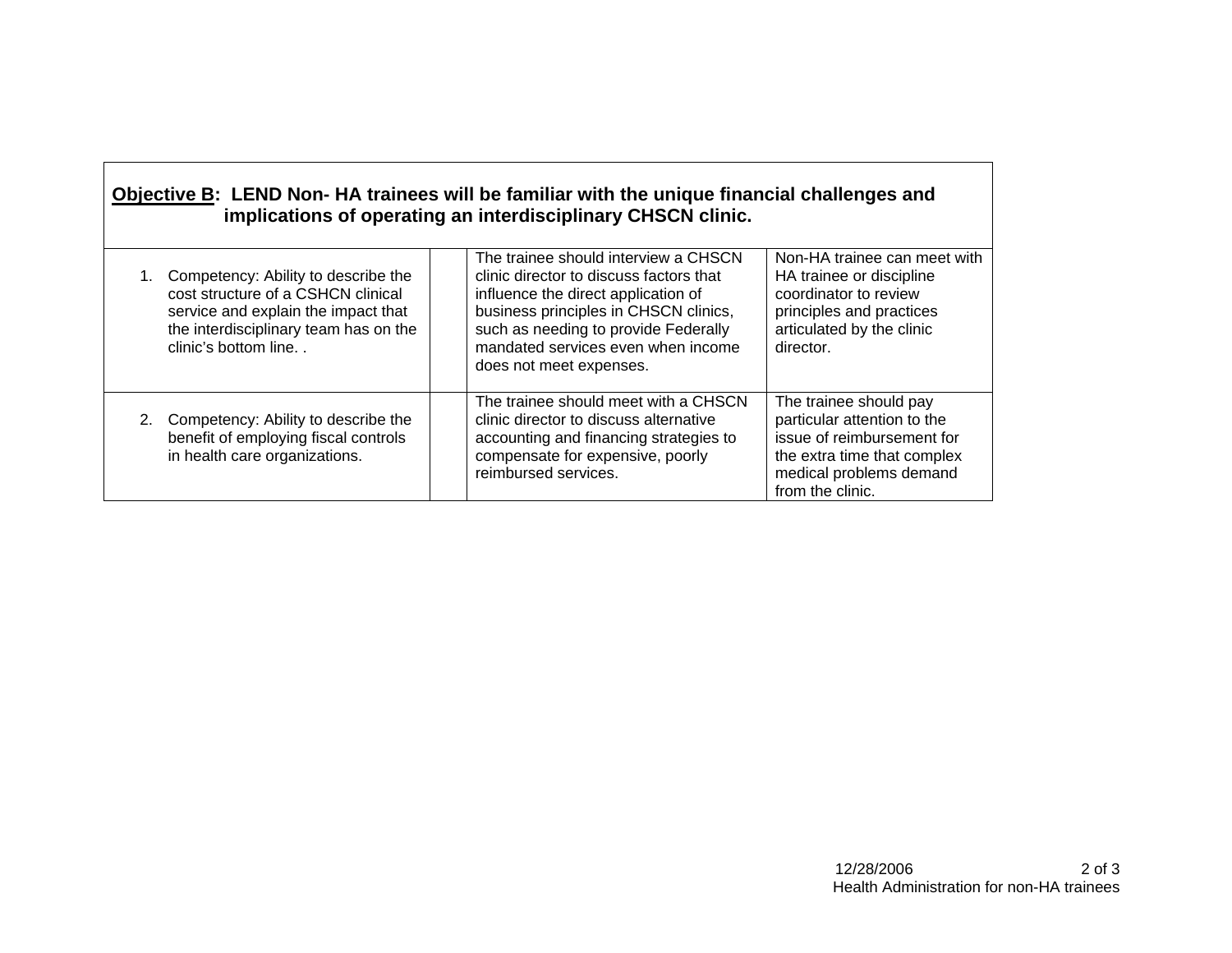# **Objective C: Non-HA trainees will be able to assess a LEND-related proposal budget and financial targets.**

| Competency: Non-HA trainees will<br>be able to describe the budget<br>review process addressing for<br>completeness and consistency.                                               | The trainee should interview the HA<br>Discipline Coordinator about the purpose<br>of budgets and what makes for a<br>useful/useless budget. |                                                                                   |
|------------------------------------------------------------------------------------------------------------------------------------------------------------------------------------|----------------------------------------------------------------------------------------------------------------------------------------------|-----------------------------------------------------------------------------------|
| 2. Competency: Non-HA trainees will<br>be able to complete a cost-volume-<br>profit analysis and a break-even<br>analysis for a proposal to hire new<br>clinical staff position/s. | The trainee should review and complete<br>Profitability Analysis Case-let.                                                                   | This could be a group<br>exercise in Core Course<br>lecture led by the HA trainee |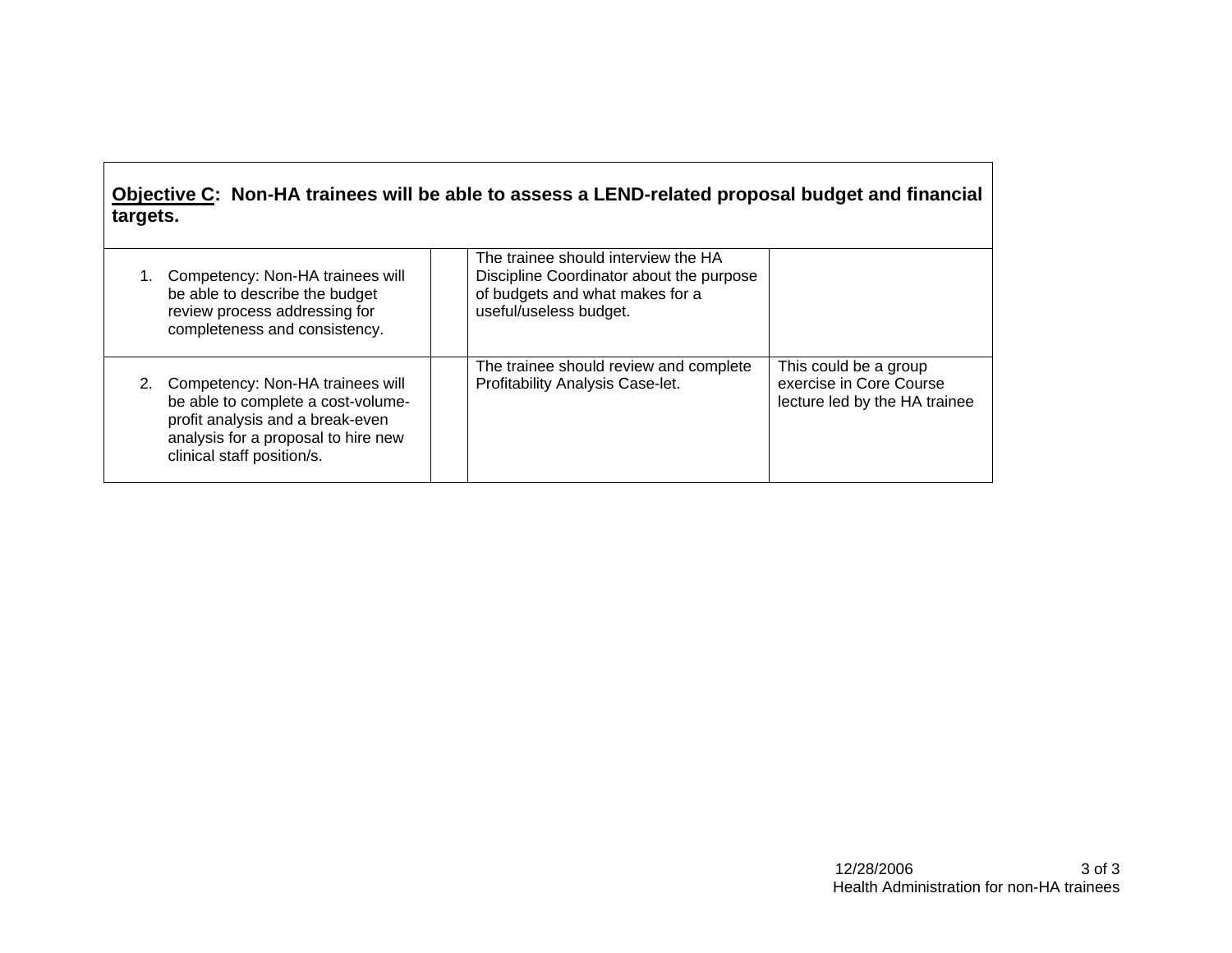## **Financial Management Overview Health Services & Applications to Neurodevelopmental Disabilities & Related Disorders in Children**

The health care sector of our economy is growing rapidly in both size and complexity. Understanding the financial and economic implications of decision making has become one of the most critical areas encountered by health care decision makers. Knowledge paired with successful decision making can lead to a viable operation capable of providing needed health care services. Unsuccessful decision making often leads to financial failure. The role of financial information in rounding out the professional's perspective cannot be overstated.

Compared with most businesses, health care organizations are financially complex. Not only do they provide a large number of specific services, but also their individual services often have different effective prices structures. Services may be bundled in different ways to determine prices, according to extant agreements with specific payers. One customer [patient] may pay on a cost basis while another may pay based on self pay criteria. Prices may be determined prospectively or may be **capitated** for broad scopes of care. This variation in payment patterns or reimbursement creates problems in the establishment of prices for products and services. Indeed, the revenue function of a typical health care entity is usually much more complex than that of a comparably sized non-health care business. Further, organizations within different segments of the health care industry are affected by changes in payment arrangements in different ways.

Health care entities also depend heavily on a very limited number of key clients for most of their **operating costs**. The largest client is often the federal or the state government. Doing business with these governmental agencies involve a significant amount of reporting to ensure compliance and adherence to government regulations. Moreover, since the federal government is such a large purchaser of services, a thorough understanding of the nature and implications of the Medicare and Medicaid payment system's rules and regulations is a must for effective management practices.

Health care organizations can have vastly different **revenue structures** depending on which segments of the health care industry in which they are active. Government commands enormous influence as a purchaser of health care services and maintains complex payment systems. The **Managed Care** arena is an evolving payment mechanism that also must be critically analyzed and understood. Health plans have historically paid providers, doctors and hospitals on a **fee-for-service** basis. The health plan then assumed the risk for all **utilization variances**, whereas, the provider assumed the risk for production, being able to provide services at cost less than negotiated prices. **HMOs** and other managed care organizations are also trying to shift utilization risk to providers by capitating payment to them.

**Capitation** payment systems require the providers to know much more about the populations that they are obligated to provides services to and to do a much better job of forecasting. Pricing under a capitated payment system is easy to conceptualize but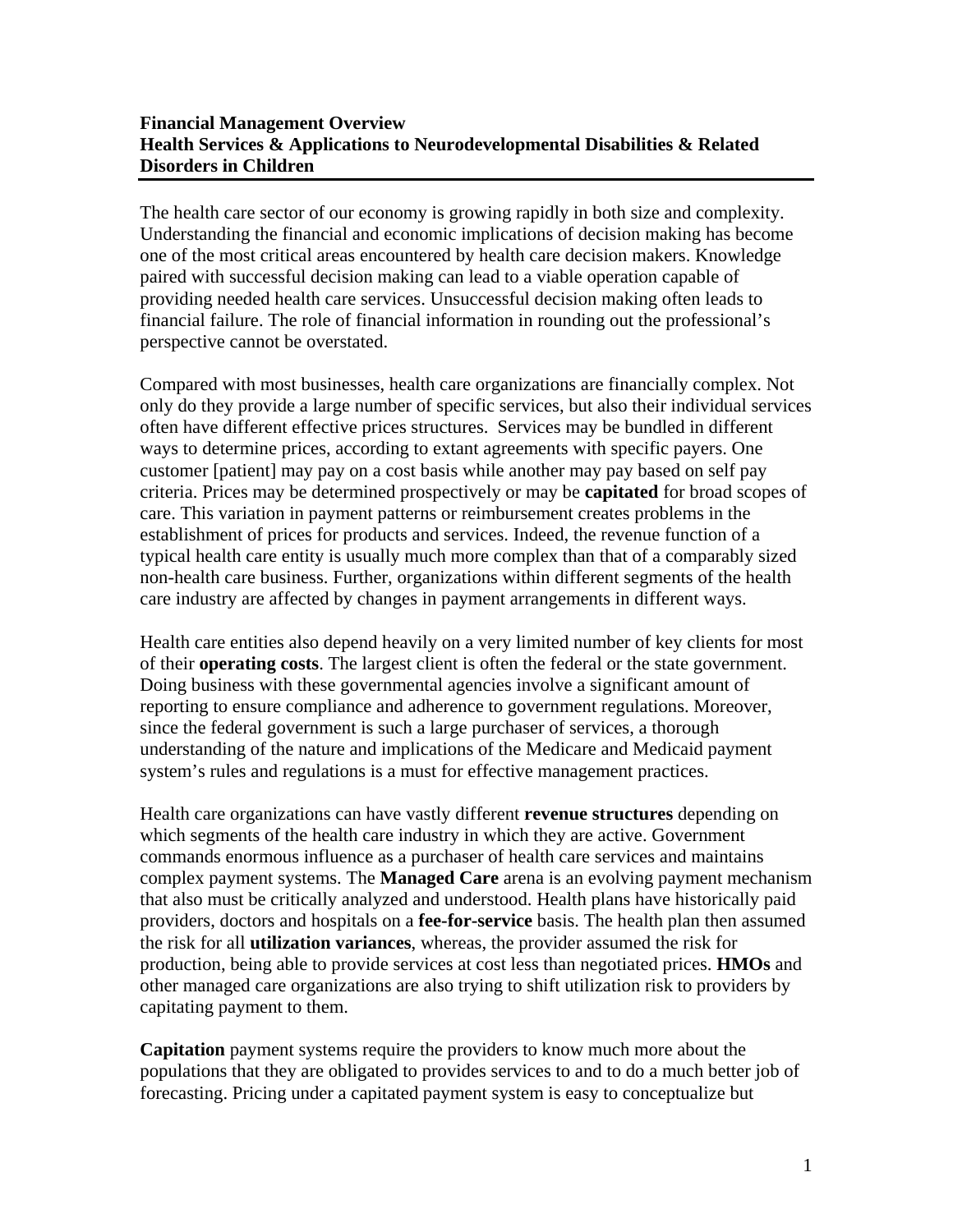difficult to implement because most providers have little experience with utilization variation in a covered population.

Regardless of whether a health care service is for profit or not-for-profit, both types of health care organizations must be able to cover their costs or the services will not survive. Generating more revenue, or income, than what it costs to provide those services is also a worthy goal, regardless of non-profit status. If a not-for-profit health care service generates a "profit" (i.e., takes in more revenues than it expends), the organization can put those resources back into the program for improvements or to meet increasing costs. The costs of doing business, whether it is health care or something else, usually involves a combination of **fixed costs** which are independent of volume of goods and services produced, such as salary for employees or equipment, and **variable costs**, which are goods or materials whose consumption is related to the volume or number of goods and services produced. The components are typically referred to as the "**cost structure**" of an organization. In the case of health care, the services or products of this sector are typically referred to as volume, visits, or utilization. Because the ability to survive as a health care provider organization is dependent upon an organization's capacity to balance costs and revenues, it is critically important for not only managers and budget analysts to understand the basic tools of financial management, but also for clinicians to understand these concepts and their role in the cost structure and revenue generation processes. It is a fundamental requirement of leaders within an organization to assure the fiscal "health" of a company or organization, and thus, leaders of clinical programs must also have a command of financial management tools to assure good financial health.

**Analyzing cost structures** typically involves identifying **fixed costs** of salary and benefits of health care providers, facilities, debt service, and equipment. Fixed costs for the most part do not change within a fiscal year, and the organization is committed to paying out those costs whether one or 1000 patients are seen. Thus, to meet fixed costs there is an incentive to generate volume. **Variable costs** will vary, or change, as a function of patient volume. For example, laundry and food service charges in a hospital will vary depending on number of admissions and length of admissions. Both fixed and variable are referred to as direct costs. **Indirect costs** include the cost of administrative and overhead types of services that may be shared by a number of other clinical program areas or units, such as payroll, information services, billing, and housekeeping, but some portion of those costs must be borne equitably by each of the service units who make use of those shared services.

**Generating revenue** involves not only offering services that are attractive and responsive to customer needs, but also assuring adequate patient mix to secure reimbursement, managing timely billing, raising non-patient revenue based income, and effectively managing to maximize efficiencies that save the organization and the consumer money. **Analyzing utilization**, **revenues, and cost recovery** can also help a health care organization identify strengths and weaknesses and gaps in revenue generation, and can also contribute to **pricing** of services. Many health care organizations function as "price takers," meaning that they take the reimbursement provided by third party payers for particular services. Analysis of utilization and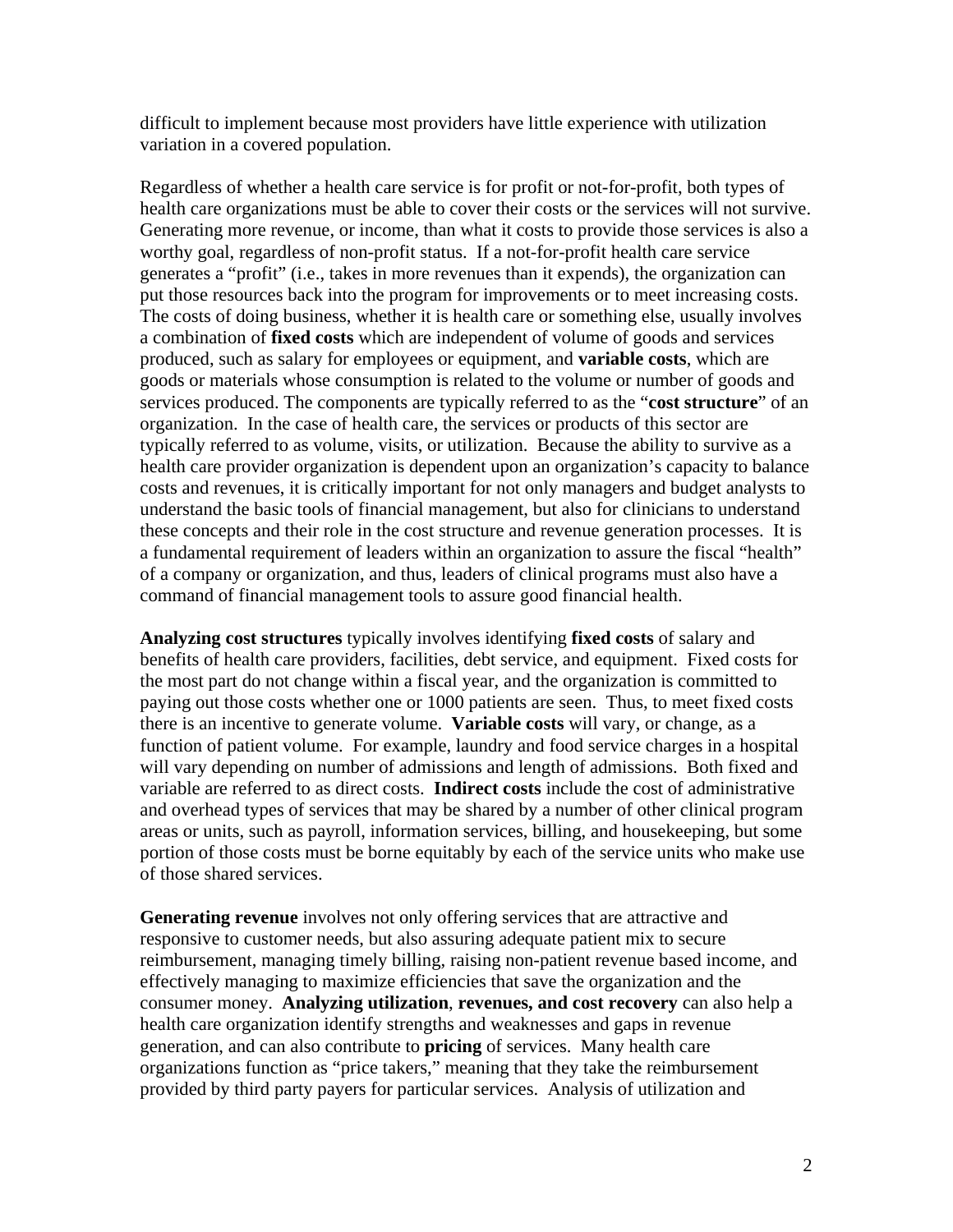revenues based on prices set by the insurers is often all that is needed to project revenues under different volume scenarios. However, when new services are offered, establishing prices (i.e., becoming a "price setter" instead of "price taker") may require the use of other types of analytic tools which may be based upon the actual costs of providing the service (based on the "cost structure") and the presence or absence of discounts or a profit targets. A **cost-volume-profit analysis** and **break-even analysis** are two financial management tools that allow managers to explore the impact of alternative assumptions about costs, prices, and volume on its capacity to provide a particular service. This type of information can help managers "evaluate future courses of action regarding prices and the introduction of new services." (Source: Louis Gapenski, *Health Care Finance.*  Foundation of the American College of Health Care Executives, 2005).

**Budgeting** is also an important management tool that enables administrators to establish operational goals to keep costs in balance. Oftentimes a budget is set based upon previous year's experience, and significant variations can occur in the current year from the previous year's experience. If, for example, volume of visits is significantly lower than projected for a given period, there can be cost savings in variable costs, but fixed costs must be met regardless. Using c-v-p analysis in the budgeting process can allow administrators to develop a range of cost estimates based on volume and set volume targets to keep costs manageable. Use of the **balance sheet** (which provides a real time summary of costs/expenditures and cash flow) to monitor costs and revenues on an ongoing basis throughout the year is also an excellent tool to support the fiscal health of a health care organization and enables timely responses revenue or expense problems that might emerge.

**Internal fiscal controls** are employed in health care settings to assure accountability of the funds being generated (revenues) and being expended (payouts for salary, supplies, equipment, debt service, etc). Internal fiscal controls, such as payroll analysis and accounting audits, help managers identify any unusual outflows of cash or other inappropriate use of funds, and help avoid billing errors that could lead to costly and embarrassing fraud investigations.

Beyond using financial tools to effectively manage a health care service, financial analysis is a necessary component to any **business plan**. Analysis of market conditions is essential to predicting the potential of a new or expanded service, product, or line of business to cover its costs and/or make a profit, but this analysis cannot be complete until there is a full understanding of costs under various market scenarios, or projected volume of sales or services. Thus, all of the tools of financial management described above would prove useful when incorporated in business planning for new services. This type of analyses can gain the confidence of potential investors, whether they are financial investors, grant makers, academic administrators, or chief financial officers of health care organizations, all of whom will evaluate the merits of various proposals based on not just the need for the service, but is fiscal soundness as well.

The ability to manage financial decision-making requires an understanding of various terms. Below are listed common finance and budgeting terms and definitions of health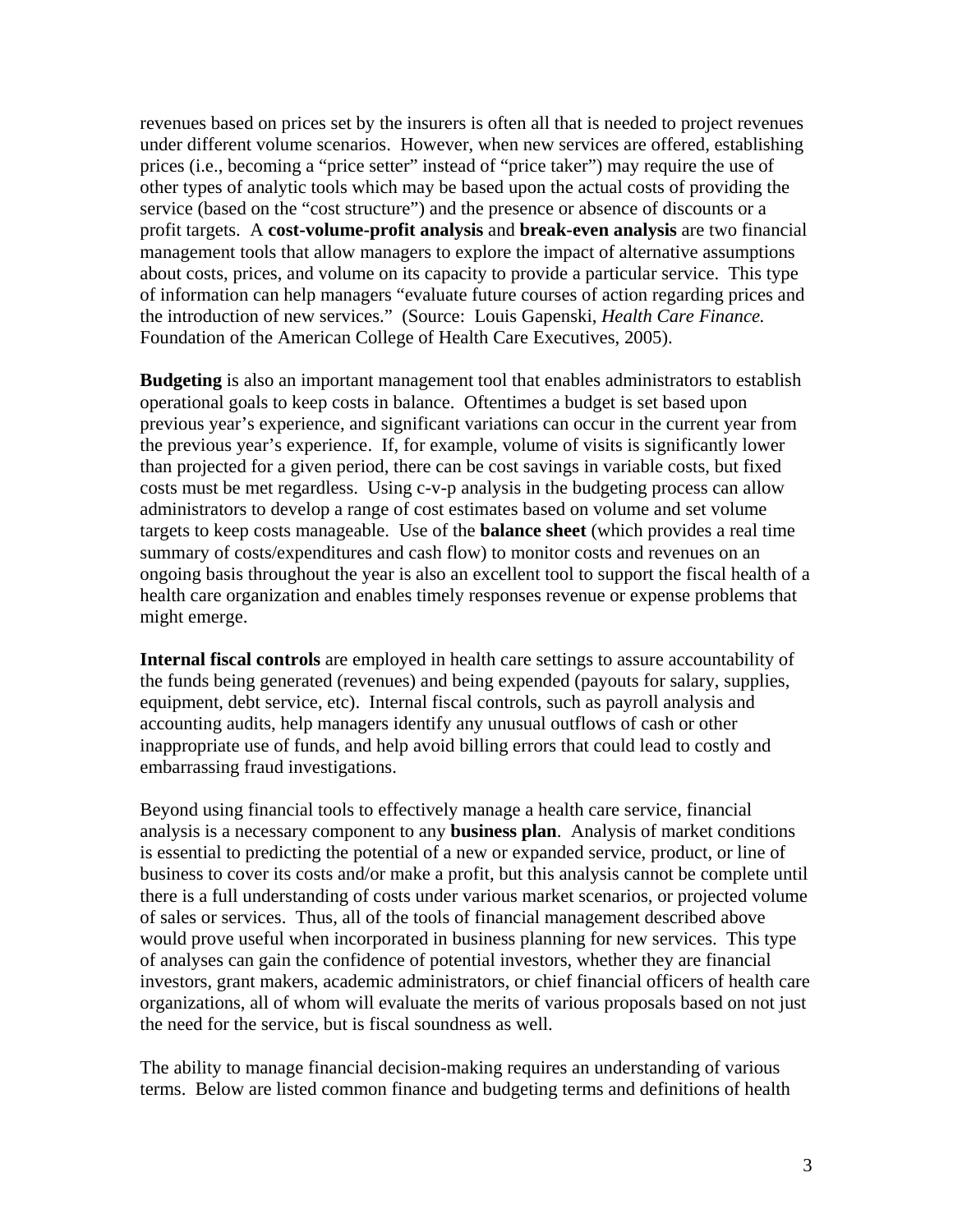services that will be invaluable in the professional's consideration of financial issues in care delivery for children with special health care needs.

- **Third-party payers**-insurers from which a large proportion of the health service industry receives its revenues. Third-party payers are classified as private insurers (Blue Cross/Blue Shield, commercial, and self insurers) and public insurers (Medicare and Medicaid).
- **Revenues**-monies collected or expected to be collected by an organization from the provision of patient services.

**Expenses**- economic costs associated with the provision of services.

- **Reimbursement-**payment methods used to reimburse providers. Payment methods fall into two major classifications**: fee-for-service** and **capitation**.
- **Fee-for-Service-**a payment method of which many variations exist and is based on the greater the amount of services provided, the higher the amount of reimbursement.
- **Capitation-**a payment method in which a fixed payment is made to providers for each enrollee regardless of the amount of services provided. Providers receive a specific amount in advance to care for specific health care needs of a defined population over a specific period. Providers are usually paid on a "per-member–per-month" basis (PMPM).
- A **capitated provider** assumes the risk of caring for the covered population for the PMPM amount. The capitation dollars are derived from premiums paid by enrollees.
- **Prospective Payment System**-The rates paid by the payers are determined by the payer before the service is provided. For example, per procedure, per diagnosis, or per diem. This system is used by Medicare to reimburse providers a set amount based on the patient's DRG (Diagnosis-related group).
- **Managed Care-** various arrangements made that are designed to control health care costs through monitoring, prescribing, or proscribing the provision of healthcare to a patient population, for example, an **HMO**. Managed care plans provide both the insurance function and the provision of healthcare services.
- **Health Maintenance Organization (HMO)**-Entities that receive premium payments from enrollees with the understanding that the HMO is financially responsible for all predefined health care required by its enrollees for a specified period of time. The healthcare is provided through the HMO's provider network.
- **Preferred provider organization (PPO)-** An independent provider or provider network pre-selected by the payer to provide a specific service or range of services at predetermined (usually discounted) rates to the payer's covered members.

**Utilization review-**used to ensure that services rendered are appropriate and needed. **Usage Variance-**the dollar amount caused by excess utilization.

**Negotiated charges**-allow for discounts for billed charges. Some HMO's and PPO's can negotiate discounts ranging from 20 to 30 percent or more of charges billed to them because of the large number of patients that they bring to a provider.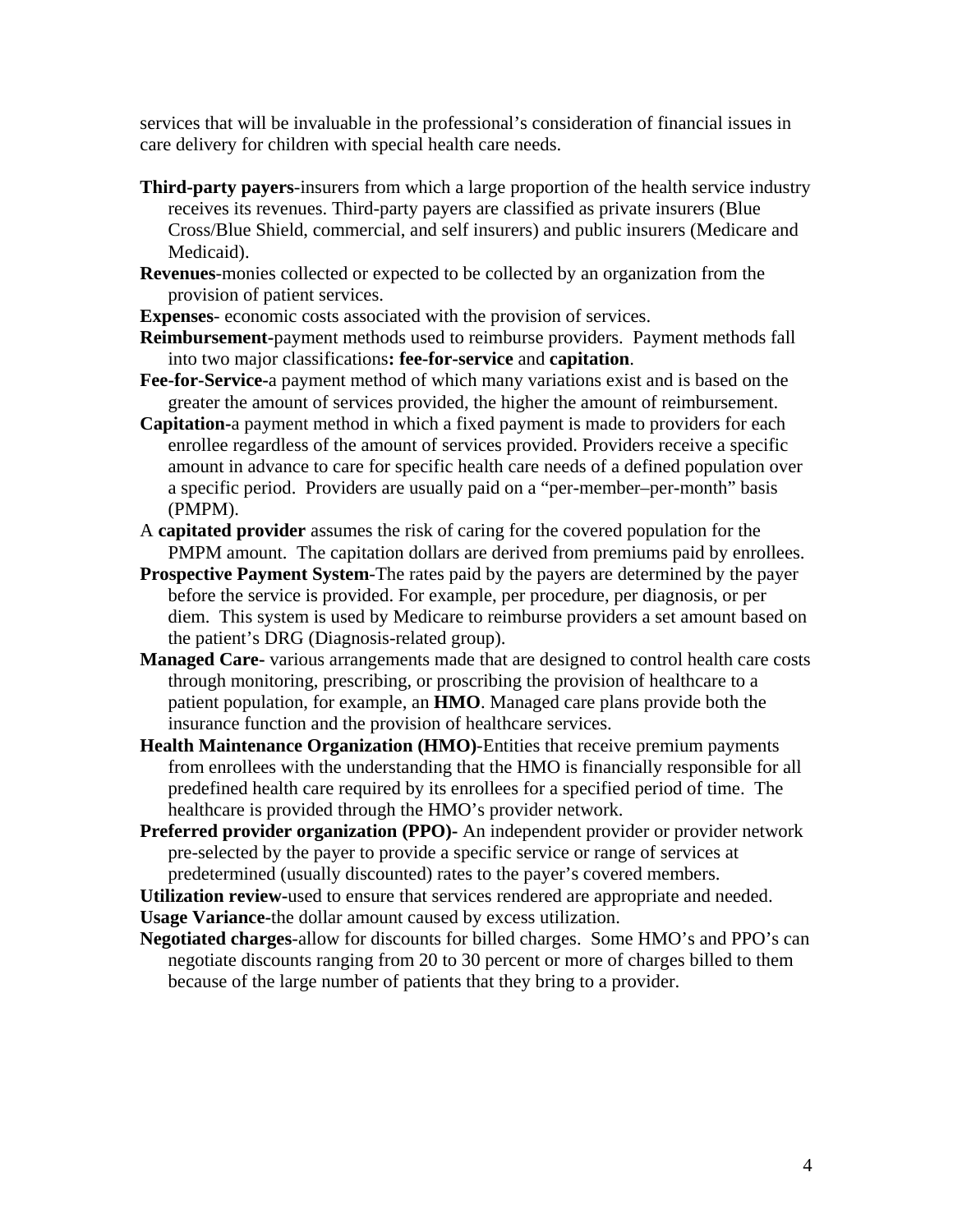## **Case Illustration: Profitability Analysis as Part of a Business Plan to Establish A New Learning Disabilities Diagnostic Service in a Neurodevelopmental Group Practice**

A neurodevelopmental clinic in the St. Theresa Health Care System in Ft Worth, Texas, is putting together a business plan to consider adding on a new diagnostic service to assess specific learning disabilities among children ages 6 through 18 and to provide care plans for the affected children. Several members of the clinical team – psychologists, speech/language specialists, and occupational therapists – have expressed great interest in branching out to this type of neurodevelopmental problem area because learning disabilities may play a role in some of the adjustment, attention, and behavioral issues they are seeing in the clinic, and they would like to get a better handle on it. A team of consultants has been hired by the clinic manager to analyze the current market conditions for such a service, and another team has been hired to prepare a profitability analysis to help the group practice manager determine how much patient volume will be required to make this new service "self-supporting." The financial consultants have decided to carry out a **cost-volume-profit analysis** to identify the minimum number of visits required for the clinic to "break-even" on this new service in the first year ("break-even" means that profit  $= 0$  in the first year) and to determine if it is possible to make a modest profit that could be used in the future to cover raises for the clinical staff.

For purposes of illustration, this example will be simplified. Assume that three specialty areas are involved in this new initiative – a neuropsychologist, speech/language pathologist, and an occupational therapist. The fixed costs for the new service include clinician salaries, the purchase of 10 new psychological test kits and 10 new speech/language testing kits, each costing \$1000.00, and a certain amount for indirect costs charged to the clinic by the health care system they are a part of. The occupational therapist does not need to purchase any testing kits. Variable costs involve scoring sheets for each patient who is given a diagnostic test in psychology or speech pathology. Each scoring sheet costs \$2.50, and they come in packets of 25 from the testing company. We know from the previous year's analysis of utilization and total revenues generated by these three services that the average amount of revenue generated per service visit was \$150.00. With the new service, each patient will receive an evaluation from each of the three clinical areas.

### **Assumptions:**

Average Price/Revenue Per Visit: \$150 First Year's Fixed Costs: \$216,000 (clinical salaries, test kits, overhead) Variable Cost: \$5 per visit (based on each patient using two test booklets @ \$2.50 per booklet)

**1. Base Case: How much profit will the clinic make if they can schedule 10 patients per week for learning disabilities diagnostic work-ups? ANSWER: \$4500**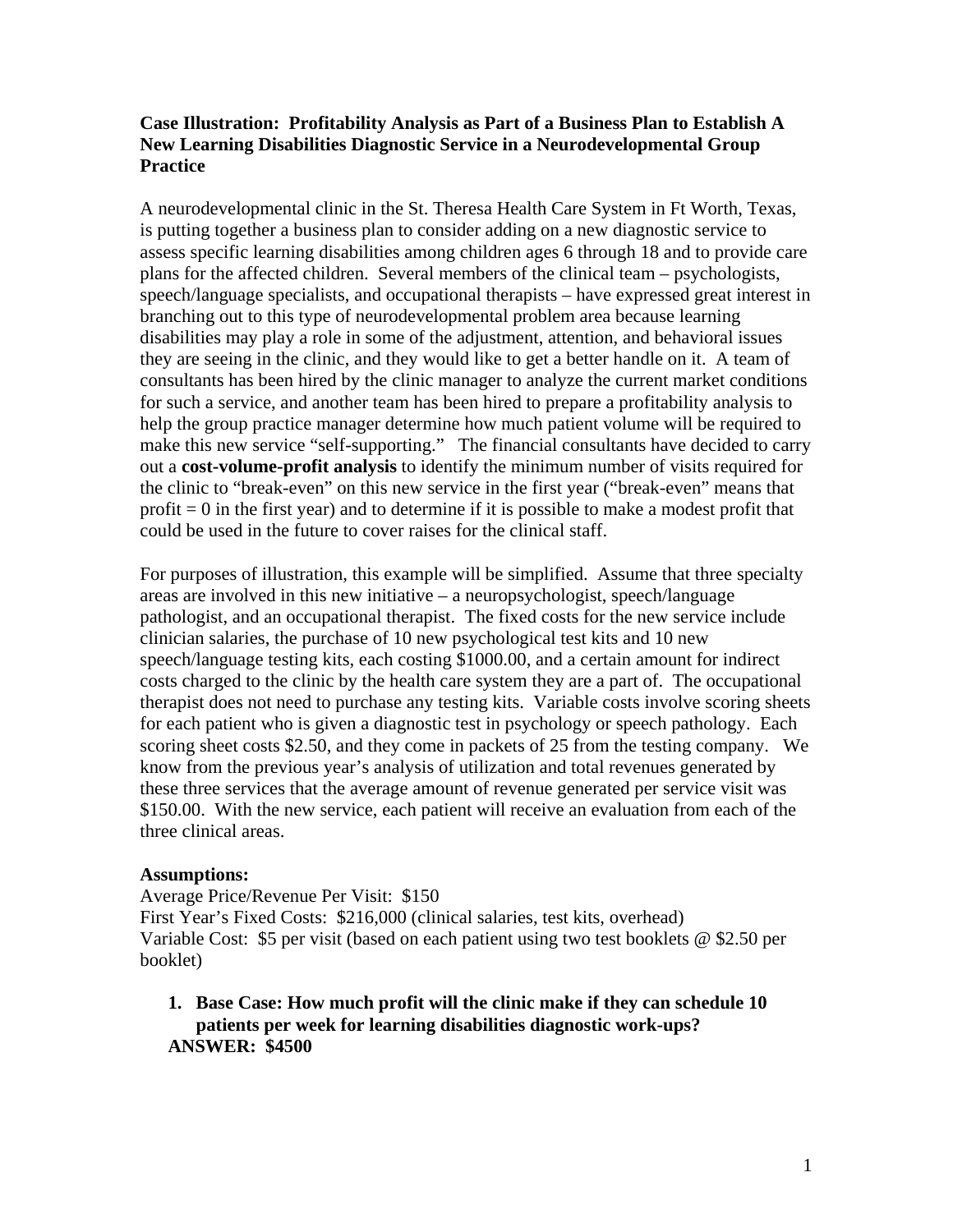Assume a volume of 1500 visits in the first year (assumes the clinic can schedule 10 patients per week, each receiving a psychological assessment, a speech and language evaluation, and an occupational therapy evaluation, thus, 30 visits per week over a 50 week period)

The formula for computing cost-profit-volume analysis is as follows:

### **Profit = (Total Revenue – Total Variable Costs) – Fixed Costs**

 $=$  (\$150 x 1500 visits - \$5 x 1500 visits) - \$216,000  $= (\$216,000 - \$4500) - \$216,000$  $= $220,500 - $216,000$  $= $4,500$ 

**2. Breakeven Analysis: What is the minimum volume required for the clinic in the first year in order to break-even (i.e., where Profit=0)? ANSWER: 1489 VISITS** 

**Profit = (Total Revenue – Total Variable Costs) – Fixed Costs** 

0 =  $($150 \times X \text{ visits} - $5 \times X \text{ visits}) - $216,000$  $($150-$5) \times X = $225,000$  $$145 \times X = $216,000$  $X = 216,000/145$  $X = 1489$  visits

**3. Profitability : What volume is required for the clinic to realize a 5% profit ? ANSWER: 1564 VISITS** 

Profit = (Total Revenue – Total Variable Costs) – Fixed Costs  $$10,800 = ($150 \times X \text{ visits} - $5 \times X \text{ visits}) - $216,000}$  $$10,800 + $216,000 = ($150-$5) \times X$  $$226,800 = $145 \times X$  $$226,800/145 = X$ 1564 visits  $= X$ 

### **Final Comments: Offering Health Services within the LEND Training Grant Context – Some Unique Challenges**

Offering health services for children with neurodevelopmental disabilities and related disorders in the context of the LEND training program poses some unique challenges for health administrators. Clinicians' time must be dedicated to not only seeing patients and thus generating volume and revenue, but also to training time. Thus, fixed costs in the context of a training program cannot be exclusively applied to patient volume. A second challenge for LEND type programs is that a significant portion of the revenue base is